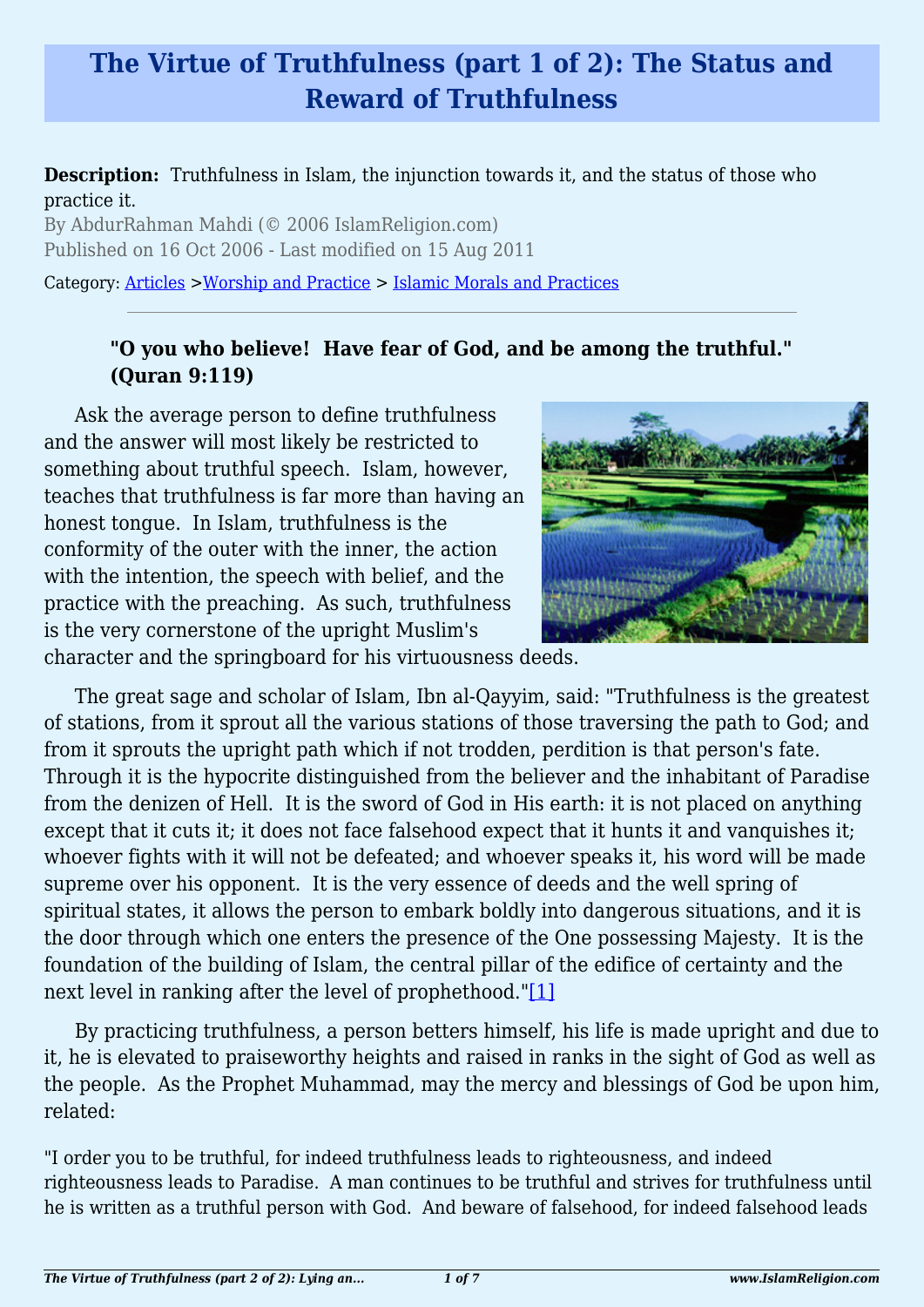to sinning, and indeed sinning leads to the Fire. A man continues to tell lies and strives upon falsehood until he is written as a liar with God." (*Saheeh Muslim*)

So, truthfulness is something which is to be cultivated till it becomes implanted in a person's soul and disposition and therefore reflected throughout the person's character. Ali b. Abi Talib, the cousin and son-in-law of the Prophet Muhammad, mentioned the positive reciprocal effect of behaving truthfully with people in this worldly life:

"Whoever does three things with regards to people, they will necessitate three things from him: whenever he speaks to them he is truthful; whenever they entrust him with something he does not betray them; and whenever he promises them something he fulfils it. If he does this, their hearts will love him; their tongues will praise him; and they will come to his aid."**[\[2\]](#page-2-1)**

<span id="page-1-0"></span>As for the Next Life, through God's Grace and Mercy, the obedient ones - practitioners of truthfulness - will reach a station in Paradise alongside those most fortunate of souls mentioned in the revelation.

## **"And whosoever obeys God and His Messenger, such will be in the company of those whom God has blessed: the Prophets, the truthful ones, the martyrs, and the righteous. And how excellent a company are such people!" (Quran 4:69)**

In fact, truthfulness is an essential attribute of every single prophet who graced the earth. We are told in the Quran:

### **"And mention in the Book, Abraham: surely he was a most truthful Prophet." (Quran 19:41)**

**"And mention in the Book, Ishmael: surely, he was a man true to his word, and he was a Messenger, a Prophet." (Quran 19:54)**

### **"And mention in the Book, Enoch: surely he was a most truthful Prophet." (Quran 19:56)**

We also read in the Quran how a man incarcerated alongside the Prophet Joseph addressed him with the words:

## **"Joseph! O most truthful one!..." (Quran 12:46)**

...and that Mary, the mother of Jesus, was also declared truthful in the Words of God:

## **"The Messiah (Jesus), son of Mary, was no more than a Messenger; many were the Messengers that passed away before him. His mother (Mary) was a truthful one, a Believer...." (Quran 5:75)**

... and the Companions of God's Messenger, the "believers" mentioned time and time again in the Quran, also reached the lofty ranks of the truthful ones:

## **"The believers are but those people who believed in God and His Messenger without ever feeling doubt thereafter, and strove with their souls and possessions in the way of God; those are the ones**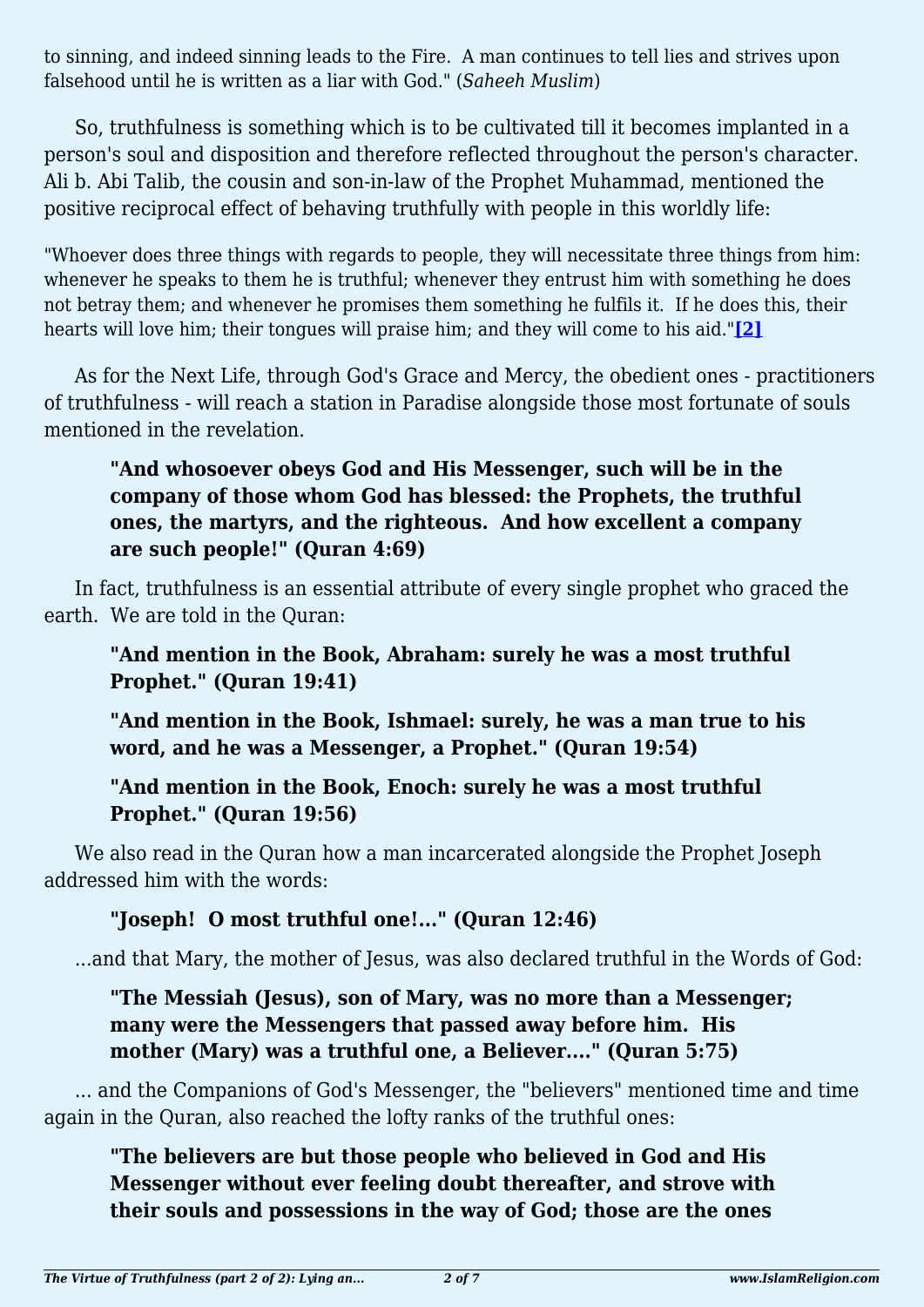### **who are the truthful." (Quran 49:15)**

Hence, to tread the path of truthfulness is to tread the path of the most righteous of God's creation. And as for ways and means to engender this most noble of virtues into our daily lives, then we have been left an ocean of teachings from God's Final Messenger to humanity, the Prophet Muhammad, detailing and describing precisely what the virtue, nay!, the *injunction* of truthfulness requires. One from among these vast and numerous sayings of God's Messenger is his plea:

"Guarantee for me six things and I will guarantee Paradise for you: tell the truth when you speak, fulfill your promises, be faithful when you are trusted, safeguard your private parts, lower your gaze, and withhold your hands (from harming others)."**[\[3\]](#page-2-2)**

<span id="page-2-3"></span>And God confirmed the truthfulness of these words of His Beloved Messenger with His Own True Word:

**"For Muslim men and women, for believing men and women, for devout men and women, for truthful men and women, for patient men and women, for humble men and women, for charitable men and women, for fasting men and women, for men and women who guard their chastity, and for men and women who engage much in God's praise: for them has God prepared forgiveness and a great reward." (Quran 33:35)**

<span id="page-2-0"></span>Endnotes:

[\[1\]](#page-0-0) *Madarij as-Salikeen*.

<span id="page-2-1"></span>[\[2\]](#page-1-0) *Ibn Muflih, Adaab ash-Shari'a*.

<span id="page-2-2"></span>[\[3\]](#page-2-3) Reported by Ubaadah, in *As*-*Saheehah*.

## **The Virtue of Truthfulness (part 2 of 2): Lying and Hypocrisy**

#### **Description:** Falsehood, the opposite of truthfulness; and the warning against insincerity, lying, deceit and hypocrisy.

By AbdurRahman Mahdi (© 2006 IslamReligion.com) Published on 16 Oct 2006 - Last modified on 06 May 2014

Category: [Articles](http://www.islamreligion.com/articles/) >[Worship and Practice](http://www.islamreligion.com/category/55/) > [Islamic Morals and Practices](http://www.islamreligion.com/category/58/)

Just as truthfulness is the very cornerstone of the upright person's character and the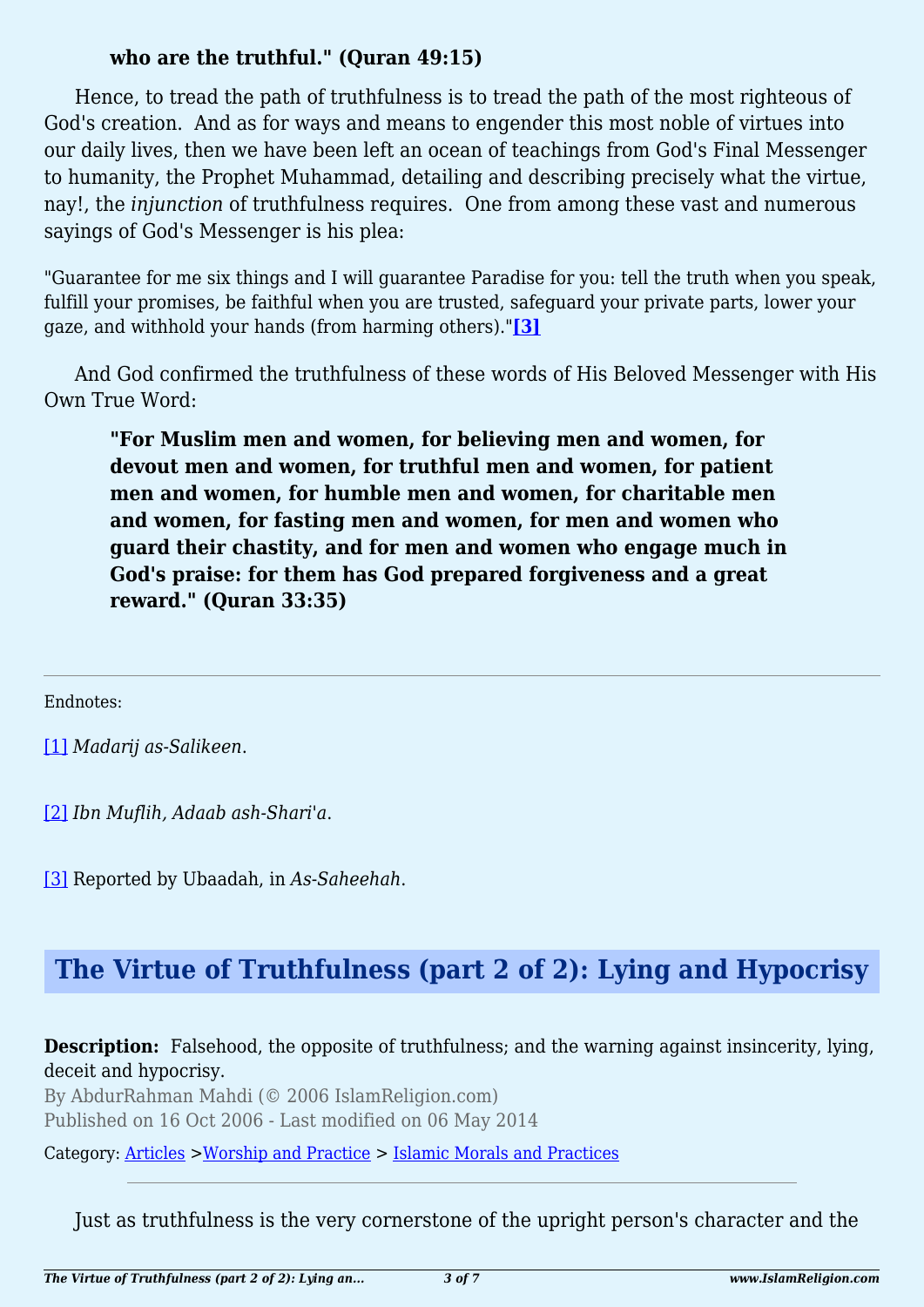springboard for his virtuousness, falsehood, its opposite, is the foundation of a person's depravity and the launch pad for his wickedness. Just as the truthfulness of a person starts from within - that is, it is a reflection of a state of true faith - a person's dishonesty, lying and deceit is also a reflection of the inner state. This is why God mentions truthfulness as being the opposite of hypocrisy:

## **"That God may reward the truthful for their truthfulness, and punish the hypocrites if He wills, or turn mercifully towards them..." (Quran 33:24)**

...and why He mentions sincerity as a mark of truthfulness.

## **"So that God might recompense the truthful for their truthfulness...."**

<span id="page-3-0"></span>Little wonder then that the most righteous and truthful of people, the Prophets of God [\[1\]](#page-5-0) and their true followers, were not belied, denounced, opposed, oppressed and rejected except by those who were given to dishonesty, deceit and hypocrisy.

## **"It is only those who believe not in the Signs of God, who fabricate falsehood, and it is they who are the liars." (Quran 16:105)**

That is regards to falsehood in faith. As for falsehood in deed, God states in the Quran.

## **"...that He may try you, which of you is the best in deeds." (Quran 67:2)**

A scholar from the early period of Islam, Fudail ibn Iyaad, commented on this verse, explaining:

**"'which of you Is the best in deeds'** means 'the most sincere and correct.' If the deed is sincere and not correct, it will not be accepted, and if it is correct and not sincere, it will not be accepted. It will not be accepted until it is both sincere and correct!"

One everyday example of where sincerity and correction of action are often subverted by falsehood is in the buying and selling of goods. Hence we find the Prophet saying:

"If they (two parties meeting to trade) are truthful and clarify (any and all deficiency in their goods), their transaction will be blessed. But if they lie and conceal (any deficiency in their goods), the blessings of their transaction will be eradicated."**[\[2\]](#page-5-1)**

<span id="page-3-1"></span>And what of falsehood in speech? Falsehood of the tongue, or what is more commonly referred to as lying, is a characteristic roundly rejected by the entire world - even if its inhabitants may fall into it from time to time. After all, if God would punish his last and greatest Prophet in case he were to lie...

**"If he (Prophet Muhammad) had invented false sayings concerning Us, We would surely have grasped him firmly, and then cut off the artery of his heart, and none of you could have withheld Us from doing this." (Quran 69:44-7)**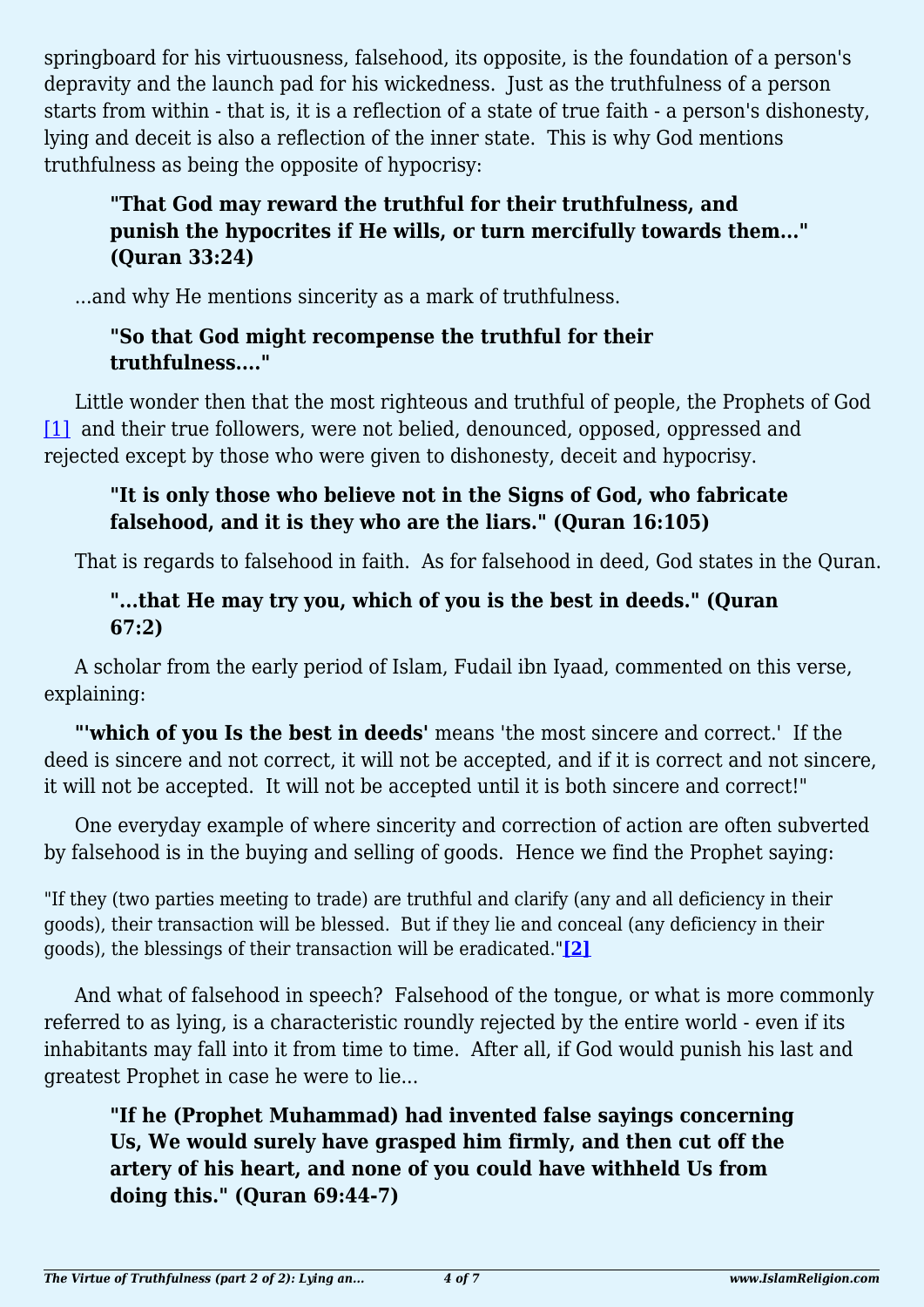...then how could lying be acceptable from anyone else besides His Prophet?! And he, the Prophet Muhammad, the Truthful One, said:

"A slave's faith will not be upright until his heart is upright, and his heart will not be upright until his tongue is upright, and a man whose neighbor is not safe from his harm will not enter Paradise."**[\[3\]](#page-5-2)**

## <span id="page-4-0"></span>The Prophet said: **"A person lies and lies, until he is written with God as a habitual liar." (***Saheeh Al-Bukhari***)**

Thus, the habitual liar is despised, truly and thoroughly despised, by all - even his own kind - as no-one can trust a liar, not even other liars. And just as clarity in speech is a sign of truthfulness, so then ambiguity, innuendo, sarcasm and every other form of deception and trickery of the tongue is denounced in Islam. Even lying in jest has been condemned by the Prophet when he said:

<span id="page-4-1"></span>"I guarantee a house in the middle of Paradise for the one who leaves off lying even if it be in jest."**[\[4\]](#page-5-3)**

...and his saying:

<span id="page-4-2"></span>"Woe to the person who lies to make people laugh! Woe to him, woe to him!"**[\[5\]](#page-5-4)**

The Prophet's closest friend and immediate temporal successor, Abu Bakr *as-Şiddeeq* (i.e. the truthful - so named by the Prophet due to the truthfulness of his faith), further said:

<span id="page-4-3"></span>"Beware of lying, for lying opposes (true) faith."**[\[6\]](#page-5-5)**

And the daughter of Abu Bakr, Aisha, who was the beloved wife of the Prophet, mentioned that:

<span id="page-4-4"></span>"There was no trait more abhorrent to the Messenger of God, may the mercy and blessings of God be upon him, than lying."**[\[7\]](#page-5-6)**

Suffice as a deterrence from lying is its being listed as a trait of that most wretched of conditions: hypocrisy. The Prophet Muhammad said:

<span id="page-4-5"></span>"The signs of the hypocrite are three: when he speaks he lies; when he makes an oath he breaks it; and when he is entrusted with something he betrays that trust."**[\[8\]](#page-5-7)**

Not only do we learn about the abhorrence of directly lying itself, but Islam also mercifully educates us as to the dangers of all that which *indirectly* leads to lying.

<span id="page-4-6"></span>Again from Aishah we learn that the Prophet would invoke his Lord, praying: **"O God! I seek refuge with you from all sins, and from being in debt."** When asked: **"O Messenger of God! You frequently seek refuge with God from being in debt!"** The Prophet of God replied: **"If a person is in debt, he tells lies when he speaks, and breaks his promises when he promises."**[\[9\]](#page-5-8)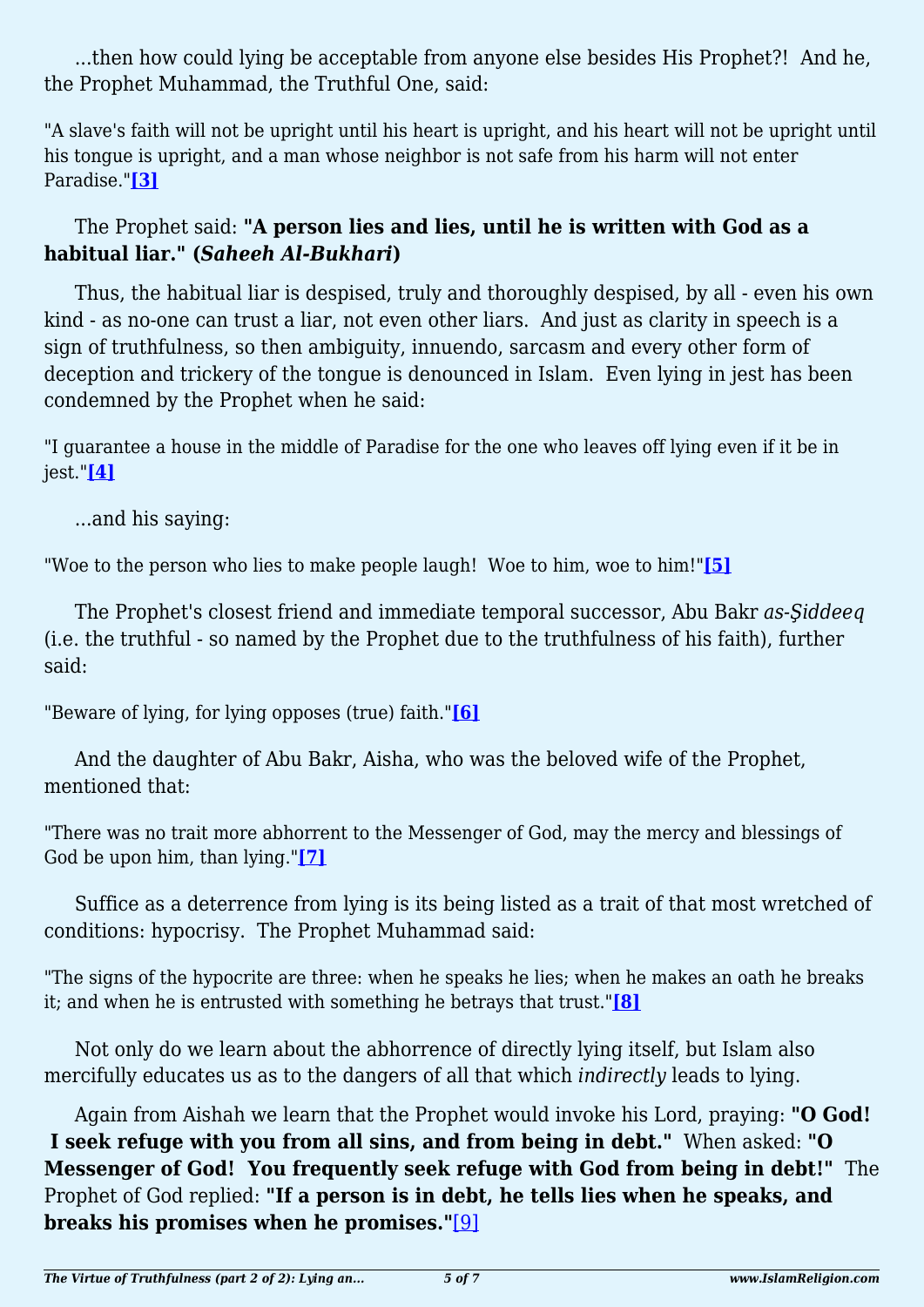In the same vain, the Prophet explicitly ordered his followers:

<span id="page-5-10"></span>"Leave that which causes you doubt for that which does not cause you doubt. For in truthfulness lies tranquility, and in lying lies doubt."**[\[10\]](#page-5-9)**

Striving for truthfulness then, in spirit, word and deed, is a matter which requires the utmost steadfastness from the believer, as well as the utmost vigilance against the dangers of falsehood, insincerity, deceit and hypocrisy:

## **"That God will reward the People of Truth for their truth, and punish the hypocrites if that be His Will, or turn to them in Mercy; for God is Oft-Forgiving, Most Merciful." (Quran 33:24)**

Endnotes:

<span id="page-5-0"></span>[\[1\]](#page-3-0) The Companion, Anas b. Malik, reported that the Prophet even mentioned how: *'A Prophet does not (even) wink!'* (*Abu Dawud, Nisaa'ee, Hakim, Ahmad*)

<span id="page-5-1"></span>[\[2\]](#page-3-1) Reported by Hakim b. Hizam, in *Saheeh Al-Bukhari and Saheeh Muslim*.

<span id="page-5-2"></span>[\[3\]](#page-4-0) Reported by the Companion, Anas b. Malik in *As-Saheehah*.

<span id="page-5-3"></span>[\[4\]](#page-4-1) Reported by Abu Umamah, in *At-Tirmidhi*.

<span id="page-5-4"></span>[\[5\]](#page-4-2) Reported by Mu'awiyah b. Jaydah al-Qushayri in *Abu Dawud*.

<span id="page-5-5"></span>[\[6\]](#page-4-3) Bayhaqi, *Shu'ab al-Iman*.

<span id="page-5-6"></span>[\[7\]](#page-4-4) *Ahmad*.

<span id="page-5-7"></span>[\[8\]](#page-4-5) Reported by the Companion, Abu Hurayrah, in *Saheeh Al-Bukhari and Saheeh Muslim*.

<span id="page-5-8"></span>[\[9\]](#page-4-6) *Saheeh Al-Bukhari*.

<span id="page-5-9"></span>[\[10\]](#page-5-10) Reported by Al-Hasan b. Ali, in *At-Tirmidhi*.

The web address of this article: